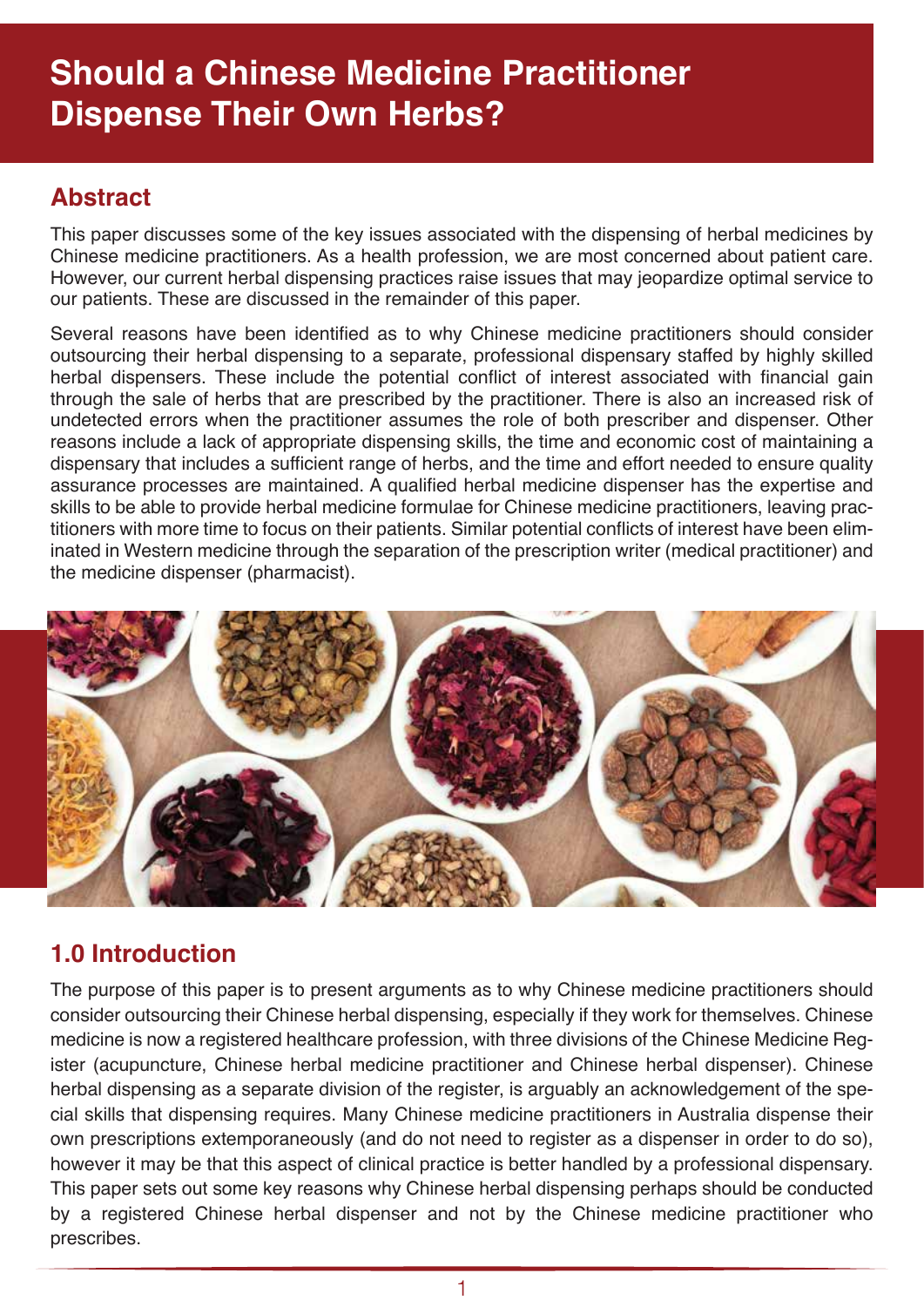





#### **2.0 Background: Chinese Medicine Workforce in Australia**

A reasonably large workforce of Chinese medicine practitioners operates in Australia (4,857 registrations according to the Chinese Medicine Registration Board [CMBA]) but only 38 Chinese herbal dispensers are registered solely as dispensers. According to the latest CMBA statistics, there are 977 combined registrations for Chinese herbal dispensers and acupuncturists and/or Chinese herbal dispensers and Chinese herbal medicine practitioners, or Chinese herbal dispensers and acupuncturist and Chinese medicine practitioner.

Since July 2012, Chinese Medicine has been a nationally regulated profession. The Australian Health Practitioner Regulation Agency (AHPRA is responsible for implementing the National Registration and Accreditation Scheme (NRAS) across Australia, working with 15 National Health Practitioner Boards. A National Board is responsible for regulating each health profession through various legislated functions, including registering practitioners and students, setting requirements and standards, and dealing with complaints. The CMBA regulates the profession of Chinese medicine. The primary aim of registration is to protect the public and registration is not about making it more difficult for practitioners.

One of our recent survey at Safflower (40 respondents) revealed that most Chinese herbalists will also dispense their own formulae made from single herbs (granules, powders, raw/crude herbs). In addition, many acupuncturists will use patent or proprietary forms of Chinese herbal medicines to complement their acupuncture treatments.

Under the Therapeutic Goods Regulations, a medicine that is extemporaneously compounded and dispensed in the form of complementary medicines sits under Schedule 5, Item 6. Schedule 8(4) provides an exemption for specified complementary medicine practitioners from the operation of Part 3-3 of the Act (Manufacturing of Therapeutic Goods) and therefore the requirement to 'manufacture' medicines under GMP (Good Manufacturing Practice).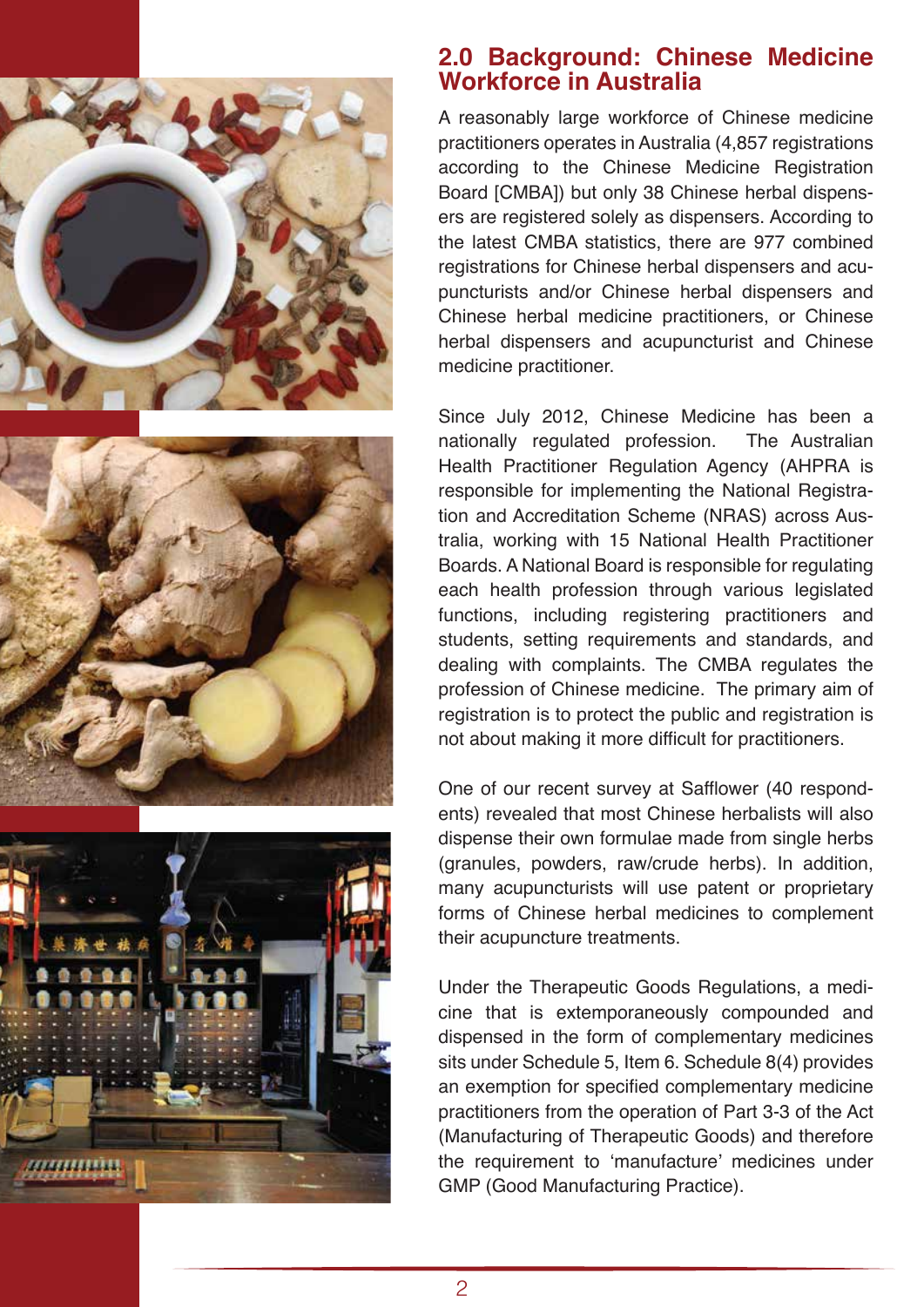## **3.0 Potential Issues Associated with Practitioners Dispensing Their Own Prescriptions**

## **3.1 Lack of Expertise**

Professional dispensing requires specific skills and knowledge. For example, a dispenser needs to know where to source the right herbs and how to apply quality assurance principles. The practitioner must understand toxicity issues associated with certain herbs and how to manage them. If we look at the Western medicine sphere, the general practitioner or specialist prescribes but the pharmacist dispenses the medication. As practitioners we are highly skilled in managing our patients, however Chinese herbal dispensers have an additional skill set. Undergraduate degree courses certainly focus on your skills as a practitioner and prescriber, yet not all training covers the specialised skills required to be a Chinese herbal dispenser. It is important to see the difference between the two separate areas.



## **3.2 Conflicts of Interest**

The overwhelming majority of our industry is made up of virtuous and dedicated practitioners upholding the professional code of ethics. Notwithstanding this, any industry has the potential for conflicts of interest to arise and several potential conflicts have been identified in relation to Chinese herbal dispensing. One is that practitioners may only keep a limited dispensary due to financial restrictions, and therefore might not be able to offer all the herbs that the patient requires. Another potential issue is that the financial imperative to minimise costs could tempt us as practitioners to acquire cheaper herbs that are of poorer quality.

A more obvious conflict of interest is the financial gain to be achieved by the practitioner through selling products prescribed by themselves. Chinese medicine practitioners are on the lower end of the income scale, at least compared with other registered allied health practitioners (https://www.payscale.com/research/AU/Country=Australia/Salary) such as chiropractors and osteopaths.

Most practitioners also derive important income from the herbs that they are 'selling'. This is obviously not an optimal scenario for our profession in the current environment. However, it is acknowledged that historically it's the practice of herbalists.

It could raise the question with our patients as to whether we are being impartial. How would you feeling knowing that your medical practitioner is making additional income from the medicines they prescribe for you? Would you feel confident that they are being impartial?

The issue of potential conflict of interest, that is financial gain through prescribing of medicines, has been curtailed in the Western medical profession, at least in Australia, through the clear separation of the sale of medicines and the prescribing of them. Prescribing is done by the medical practitioner, and the dispensing and sale of them is done by pharmacist. Community concerns about the marketing role of big pharmaceutical companies might still be an issue, but the public perception is that with the pharmacist being the dispenser, there might be less biased prescribing.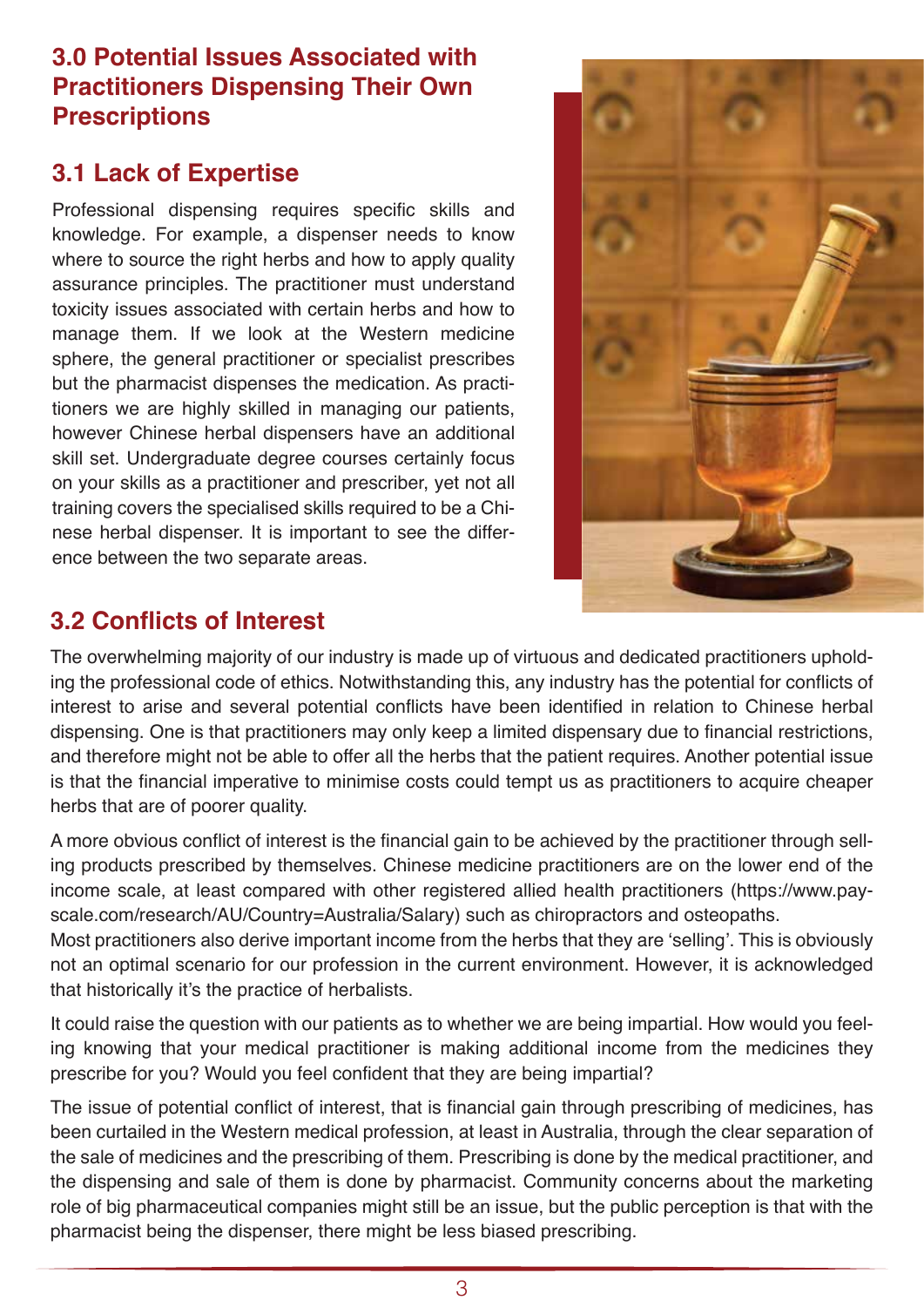## **3.3 Time Required for Competent Dispensing**

Could the time that you spend in the dispensary be better spent with patients? This time isn't just for preparing a simple formula for the patient who is relaxing with some needles. It is also to manage your stock, keep the area clean and tidy, re-order herbs and label correctly. Quality assurance processes in an herbal dispensary, including ensuring that expired products are taken off the shelves and keeping track of batch numbers used in the formulae, are time-consuming but necessary. If a certain formula caused a problem, you need to know who the supplier of the herbs was and where it originally came from. If you are not maintaining your dispensary, how can you track the source of a problem? Once products are being used for a patient i.e. dispensed in a formula, a record should be created listing not only the products that were dispensed but also their batch numbers. This all takes time. As a practitioner, it may be valuable to outsource these responsibilities to a skilled dispenser, leaving

#### **3.4 Financial Outlay**

Keeping your dispensary fresh, up to date and to a size where you can dispense any script that may be required commands ongoing resources. Having the finances and particularly the cash flow to facilitate this is a key consideration in the decision to dispense your own herbal medicine.

#### **3.6 Cleaning and Hygiene**

How much time do you spend cleaning your dispensary, making sure that products are free from dust to avoid cross-contamination? An increasing number of patients have allergies. The time and effort to keep a dispensary clean and hygienic is underestimated.

#### **3.5 Stock Management and Wastage of Herbal Products**

From my experience running a professional dispensary, I know how hard it is to budget the right number of herbs at the right time. How much wastage and expired products will incorrect ordering create? How many of us are tempted to use expired products and dispense them to our patients? Of course, giving our patients expired products is not acceptable, hence good stock management is essential to ethical and sustainable practice. Fluctuations in private practice can make this process difficult. Conversely, the volume of orders passing through a dedicated herbal dispensary, and the unique dispensary management skills of the provider, mitigates this problem altogether.

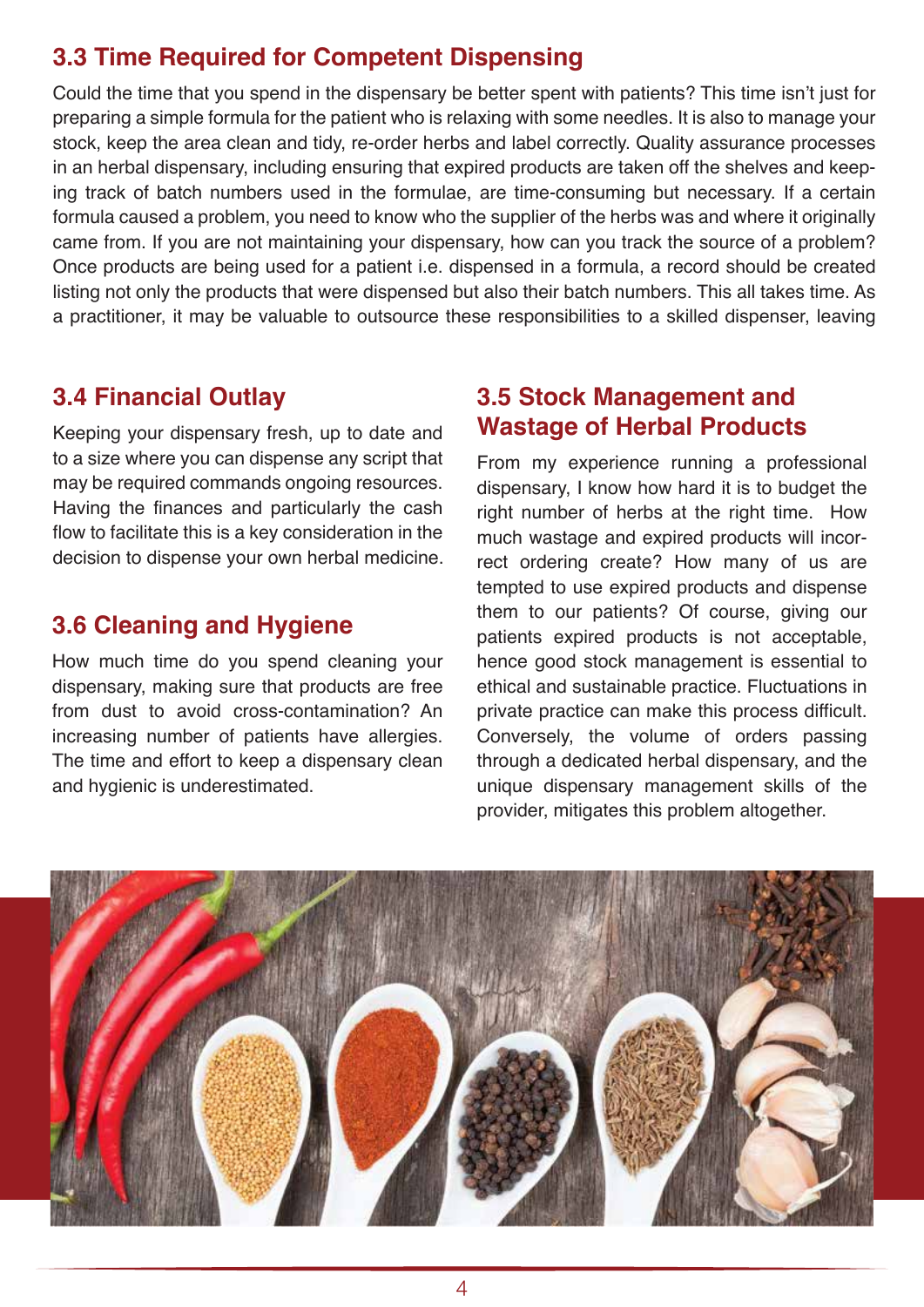## **4.0 Other Issues for Consideration**

## **4.1 Breaching CMBA Guidelines**

The CMBA's Safe Herbal Practice Guidelines have been in place since 2015. They are not actively enforced by the CMBA and generally compliance is only assessed based on a complaint. The CMBA has, however, recently surveyed the Chinese medicine profession to gain feedback on these guidelines. In my experience and from recent conversations with practitioners, I have found that most practitioners are not familiar with the guidelines or are unsure what their responsibilities are.

I have also found that manufacturing or third party dispensing still occurs in Australia without a relevant licence: Third party dispensing requires a GMP (Good Manufacturing Practice) licence for compounding and manufacturing (producing products for patients) requires a GMP licence for manufacturing. With such licences not in place, the profession is either ignoring rules or is unaware of them. Unfortunately, this type of situation will jeopardize the reputation of our industry, not just individuals (who are breaking the law).

## **4.2 Selling Proprietary Herbal Medicines in Australia**

All pre-manufactured products (also known as patent or proprietary forms of complementary medicines, including Chinese herbal medicines) must be listed or registered on the Australian Register of Therapeutic Goods (ARTG). The process of listing or registered a complementary medicine is time consuming and costly. It is known that proprietary forms of Chinese herbal medicines are being sold in our industry which are not listed or registered on the ARTG. This means that safety, quality and efficacy have not been assured under the Therapeutic Goods Administration's stringent quality control system. Unfortunately, this practice is also detrimental to our industry and only serves the individual or company selling those herbs.

## **4.3 Single Substances (Herbs) in Australia**

It is only in recent years that there is more awareness around single (herbal) substances in raw, granulated or powdered form. This has come about, unfortunately, due to bad publicity. There are no regulatory processes in place for practitioners to have those raw materials checked or certified (i.e. quality assured). It's only with increasing pressure from the general public and the need for 'clean' products that individual practitioners take this seriously. A quality product will come from a manufacturer with Good Manufacturing Practice (GMP) licensing. When a product is produced under GMP, every product is delivered with a Certificate of Analysis (CoA) that confirms the correct botanical identity and monitors contamination levels of heavy metals and pesticides etc. Purity of goods is a scarcity in an increasingly polluted environment. However, there are legally acceptable levels of contamination with particular chemicals (e.g. heavy metals) that are considered harmless (the same applies to food).